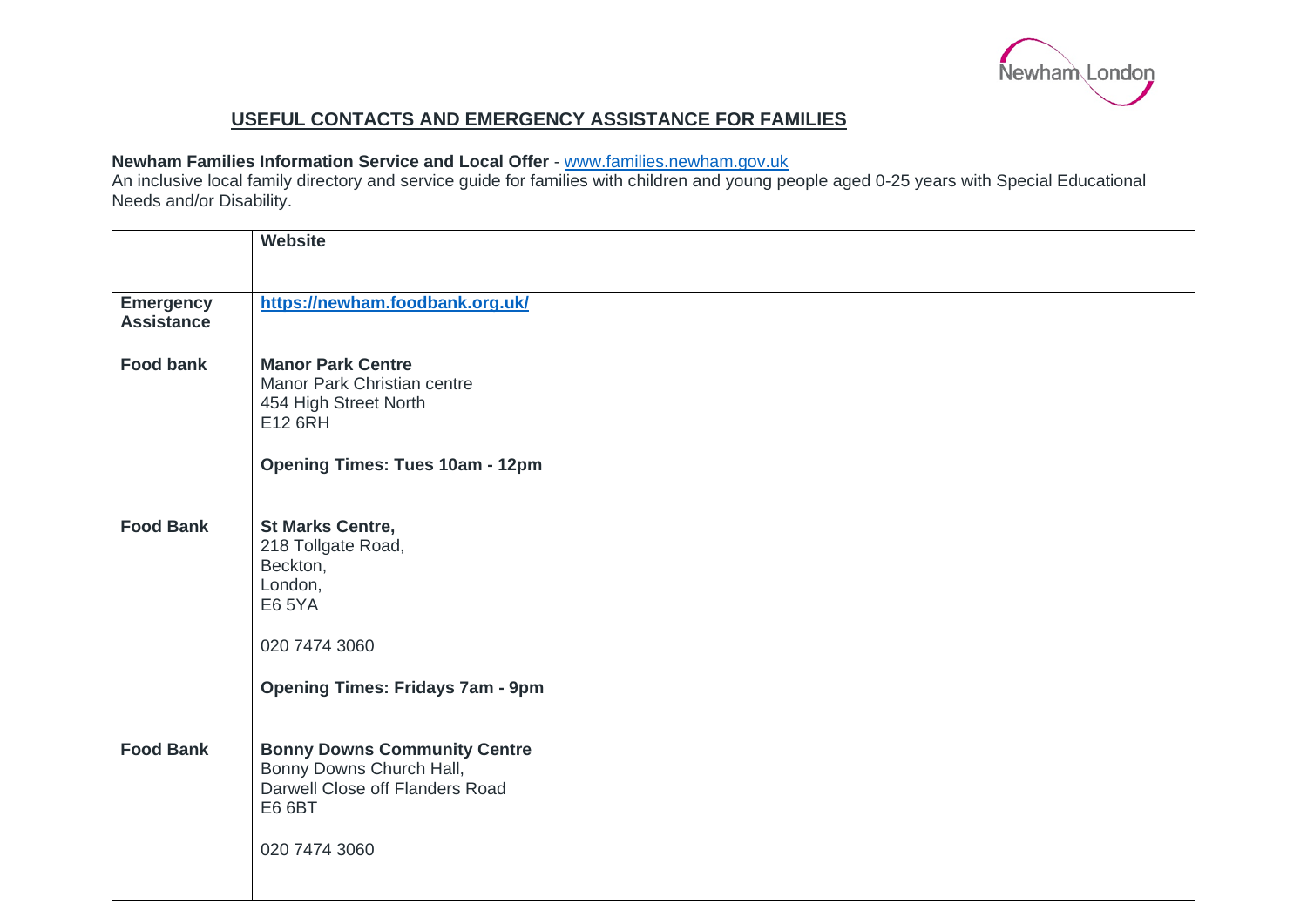| <b>Food Bank</b>  | <b>London Ghana SDA Church</b>                                                      |
|-------------------|-------------------------------------------------------------------------------------|
|                   | Chadwin Road,                                                                       |
|                   | Plaistow,                                                                           |
|                   | London                                                                              |
|                   | E13 8NF                                                                             |
|                   |                                                                                     |
|                   | 0207 474 8095                                                                       |
|                   | Opening Times: Thursdays 6am - 8pm                                                  |
|                   |                                                                                     |
| <b>Food Bank</b>  | <b>Rehoboth Church</b>                                                              |
|                   | 478 Barking Road,                                                                   |
|                   | Plaistow,                                                                           |
|                   | London                                                                              |
|                   | E13 8QB                                                                             |
|                   |                                                                                     |
|                   | 07951 612405 (Emergency Food Distribution)                                          |
|                   | <b>Opening Times: Saturdays 9am - 11am</b>                                          |
|                   |                                                                                     |
| <b>Food Bank</b>  | <b>Royal Docks Activity Centre</b>                                                  |
|                   | Albert Road,                                                                        |
|                   | London                                                                              |
|                   | E16 2JB                                                                             |
|                   |                                                                                     |
|                   | 0207 476 1666 (Emergency Food Distribution)                                         |
|                   | Opening Times: Monday - Friday 9.30am - 2pm                                         |
| <b>Food Bank</b>  | <b>WGMI</b>                                                                         |
|                   | 738 Barking Road,                                                                   |
|                   | London                                                                              |
|                   | E13 9LB                                                                             |
|                   |                                                                                     |
|                   | 07944 101267 (Emergency Food Distribution)                                          |
|                   |                                                                                     |
|                   | Opening Times: Sundays 10.30am - 13.00pm                                            |
| <b>Emergency</b>  | FairShare - www.fairshare.org.uk<br>$\bullet$                                       |
| <b>Assistance</b> | Salvation Army - https://www.salvationarmy.org.uk/emergency-assistance<br>$\bullet$ |
| (i.e. food        |                                                                                     |
| parcels,          |                                                                                     |
| clothing etc)     |                                                                                     |
|                   |                                                                                     |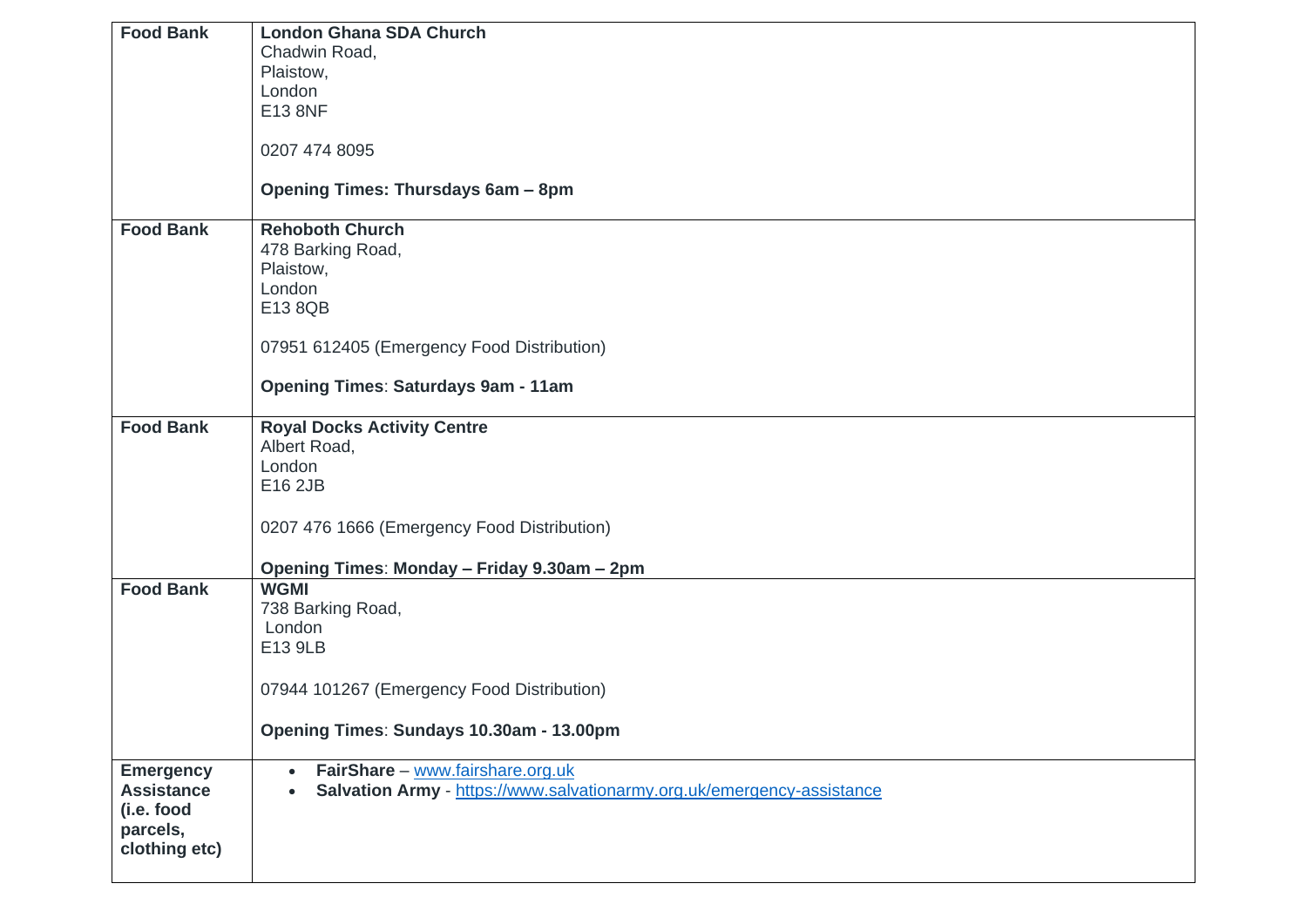| <b>Support</b><br><b>Services</b> | <b>Family Lives</b> – provides information, advice, guidance and support on any aspect of parenting and family life.<br>Their helpline number is 0808 800 2222 |
|-----------------------------------|----------------------------------------------------------------------------------------------------------------------------------------------------------------|
|                                   | <b>Gingerbread</b> – provides single parents with advice and practical support. You can call the Gingerbread Single<br>$\bullet$                               |
|                                   | Parent Helpline on 0808 802 0925                                                                                                                               |
|                                   | Relate - provides relationship support, including help for children and young people and help with family life and<br>$\bullet$                                |
|                                   | parenting<br><b>Single Parents</b> – provides single parents with help, advice and support                                                                     |
|                                   | Young Minds for Parents - provides advice about mental health and behaviour problems in children and young                                                     |
|                                   | people. You can call the parents' helpline on 0808 802 5544                                                                                                    |
|                                   | Family Rights Group - provides parents or other relatives with advice about their rights and options when social<br>$\bullet$                                  |
|                                   | workers or courts make decisions about their children's welfare. Their advice line number is 0808 801 0366                                                     |
| <b>Maternity</b>                  | Newham NCT (includes breastfeeding support) and Parents in Mind PND support<br>$\bullet$                                                                       |
| <b>Support</b>                    | https://www.nct.org.uk/local-activities-meets-ups/region-london/newham                                                                                         |
|                                   |                                                                                                                                                                |
|                                   | Maternity Voices Partnership Newham (Social Action for Health)                                                                                                 |
|                                   |                                                                                                                                                                |
|                                   | https://www.safh.org.uk/newhammvp?fbclid=IwAR1neKgylidNTIuh8nMItSeLXgmv8arCZ9dCRMjCkiHYnJ5XwpXaUfmT7zo                                                         |
|                                   |                                                                                                                                                                |
|                                   | Alternatives Pregnancy and family support particularly those with no access to public funds.<br>$\bullet$<br>http://www.altel.org.uk/                          |
|                                   |                                                                                                                                                                |
|                                   |                                                                                                                                                                |
| <b>Helplines</b>                  | Kooth Online Counselling (10-16 year olds) - www.kooth.com<br>$\bullet$                                                                                        |
|                                   | <b>Childline 0800 11 11</b>                                                                                                                                    |
|                                   | Newham Talking Therapies (self-referral) 0208 475 8080<br><b>NSPCC</b> - 0808 800 5000                                                                         |
|                                   | <b>Family Lives - 0808 800 2222</b>                                                                                                                            |
|                                   | Runaway Free $-116000$<br>$\bullet$                                                                                                                            |
|                                   | Young Minds Parent Helpline - 0808 802 5544                                                                                                                    |
|                                   | Gangsline - 0800 032 9538                                                                                                                                      |
|                                   | Crimestoppers - 0800 555 111                                                                                                                                   |
| <b>Benefits</b>                   | https://www.understandinguniversalcredit.gov.uk/coronavirus/<br>$\bullet$                                                                                      |
| <b>Advice</b>                     |                                                                                                                                                                |
|                                   |                                                                                                                                                                |
|                                   | Newham Community and Crisis Support - https://www.newham.gov.uk/Pages/Services/Newham-community-<br>$\bullet$                                                  |
|                                   | and-crisis-support.aspx                                                                                                                                        |
| <b>Community</b>                  | The Magpie Project - https://themagpieproject.org/                                                                                                             |
| <b>Based Support</b>              | BDCA Community Association - www.bonnydowns.org.<br>$\bullet$                                                                                                  |
| <b>Groups</b>                     |                                                                                                                                                                |